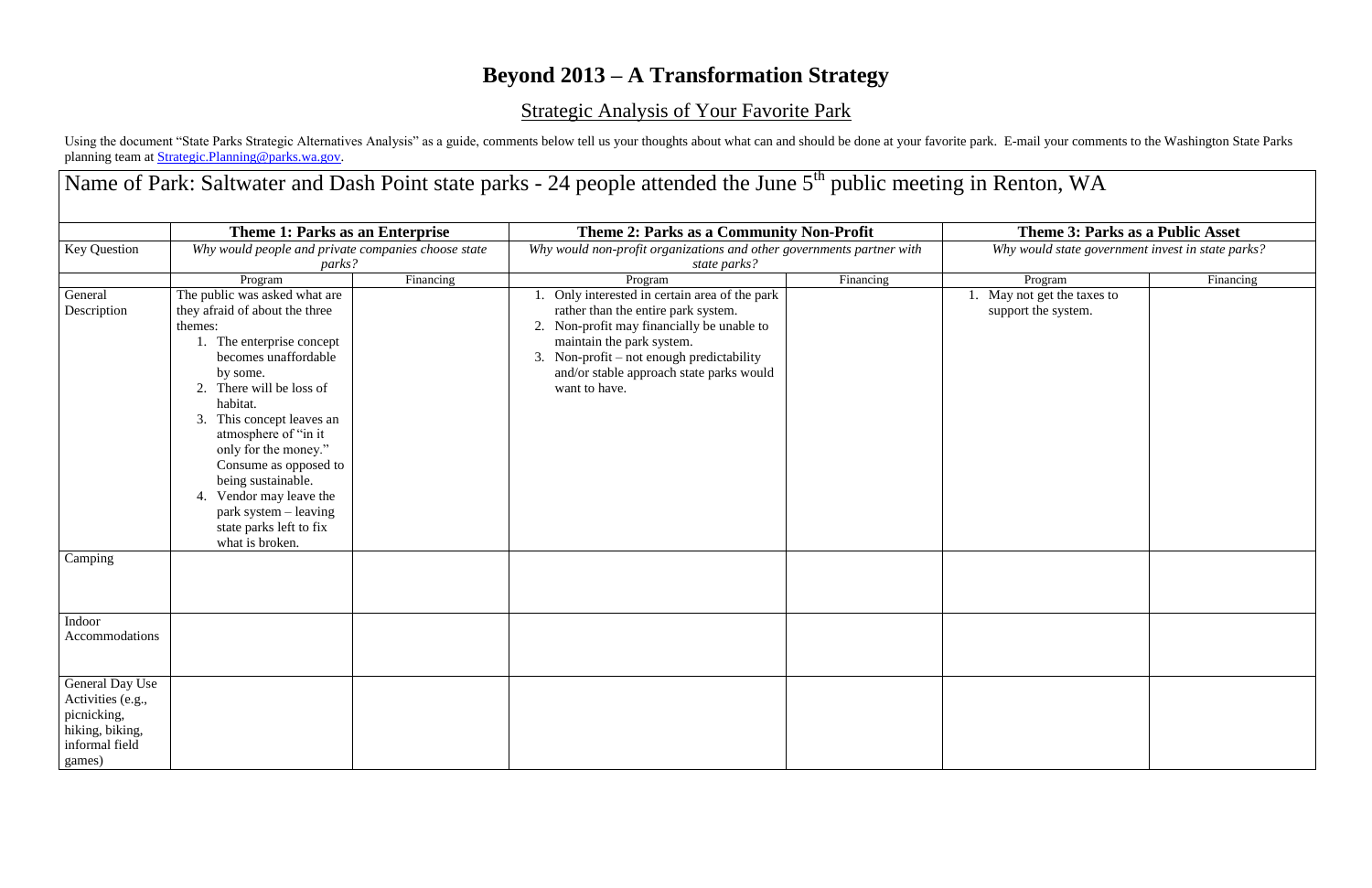| t | Theme 3: Parks as a Public Asset |  |
|---|----------------------------------|--|
|   |                                  |  |
|   |                                  |  |
|   |                                  |  |
|   |                                  |  |
|   |                                  |  |
|   |                                  |  |

| Beach Activities/        |                                 |                                          |  |
|--------------------------|---------------------------------|------------------------------------------|--|
| Swimming                 |                                 |                                          |  |
|                          |                                 |                                          |  |
|                          |                                 |                                          |  |
|                          |                                 |                                          |  |
|                          |                                 |                                          |  |
| Marine                   |                                 |                                          |  |
| Recreation/              |                                 |                                          |  |
| Boating                  |                                 |                                          |  |
|                          |                                 |                                          |  |
|                          |                                 |                                          |  |
|                          |                                 |                                          |  |
| Interpretation/          |                                 |                                          |  |
| Education                |                                 |                                          |  |
|                          |                                 |                                          |  |
|                          |                                 |                                          |  |
|                          | Theme 1: Parks as an Enterprise | Theme 2: Parks as a Community Non-Profit |  |
|                          |                                 |                                          |  |
| Natural Systems          |                                 |                                          |  |
| Stewardship              |                                 |                                          |  |
|                          |                                 |                                          |  |
|                          |                                 |                                          |  |
|                          |                                 |                                          |  |
| Historic                 |                                 |                                          |  |
| Preservation             |                                 |                                          |  |
|                          |                                 |                                          |  |
|                          |                                 |                                          |  |
|                          |                                 |                                          |  |
|                          |                                 |                                          |  |
| Pre-Historic             |                                 |                                          |  |
| Archeological            |                                 |                                          |  |
| Protection               |                                 |                                          |  |
|                          |                                 |                                          |  |
|                          |                                 |                                          |  |
| <b>Winter Recreation</b> |                                 |                                          |  |
|                          |                                 |                                          |  |
|                          |                                 |                                          |  |
|                          |                                 |                                          |  |
|                          |                                 |                                          |  |
| <b>Special Events</b>    |                                 |                                          |  |
|                          |                                 |                                          |  |
|                          |                                 |                                          |  |
|                          |                                 |                                          |  |
|                          |                                 |                                          |  |
| Park Commerce            |                                 |                                          |  |
|                          |                                 |                                          |  |
|                          |                                 |                                          |  |
|                          |                                 |                                          |  |
|                          |                                 |                                          |  |
|                          |                                 |                                          |  |